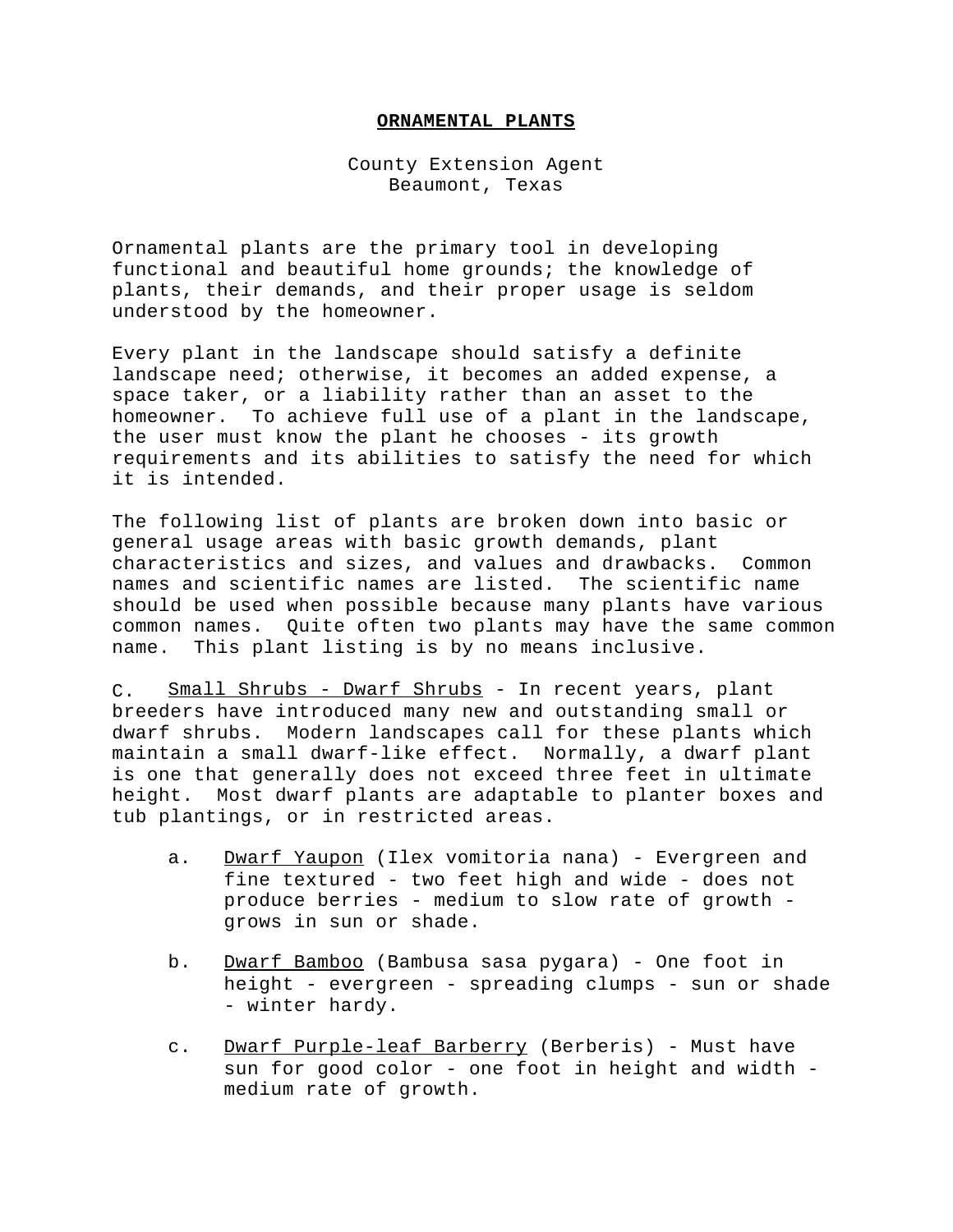- d. Dwarf Sasanqua (Camellia sasanqua) Many good varieties - fall and winter flowering - prefers acid soil and semi or partial shade but will grow in full sun.
- e. Holly Fern (Crytomium falcatum) Evergreen hardy fern - slow growth to 18 inches high - must have shade and cool, well-drained soil - very good pot plant.
- f. Dwarf Junipers (Several good varieties) Must have sun and well-drained soils - low and compact attractive blue to silver foliage - fine texture susceptible to spider mites and bagworm.
- g. Lantana (Several good varieties) Likes sun summer flowering, yellow, orange, pink, or white depending on variety - winter kills but returns in spring - fast growth.
- h. Dwarf Pomegranate (Punica granatum nana) Deciduous shrub growing 3 to 4 feet high - fine texture small orange blooms in summer - medium to slow rate of growth.
- i. Aspidistra (Aspidistra elatior) Leafy evergreen growing to two feet high - very rugged - prefers shade but will grow in sun - slow rate of growth winter kills but will return.
- j. Dwarf or Kurume Azaleas (Azalea Obtusum) Many varieties - evergreen slow growing to 2-3 feet spring flowering of pink, white, red, and salmon flowers. Demands acid soil and prefers shade mulch to protect shallow roots - must have loose organic soil.
- k. Boxwood (Buxus varieties) Slow growing evergreen two to three feet general height but gets larger will take severe clipping and pruning - grows in sun or shade - susceptible to nematodes.
- l. Cycad or Sago Palm (Cycas revoluta) Evergreen, 3-4 feet in height and width - very slow growing - sun or shade, yet does best in protected shaded areas not completely winter hardy; may need protection.
- m. Leather-leaf Mahonia (Mahonia belaii) Evergreen -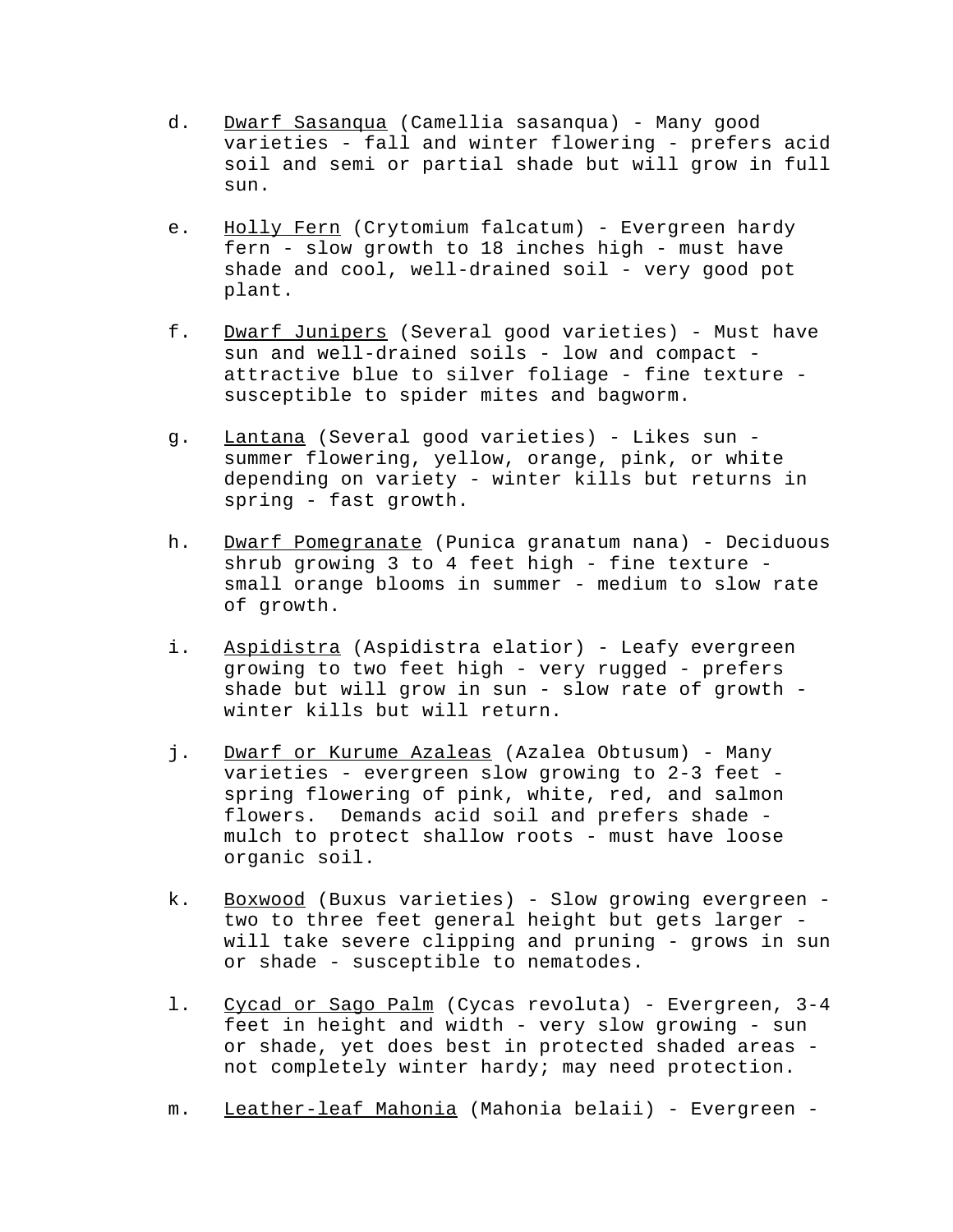upright growth to 3-4 feet tall - very slow growth must have shade - clusters of yellow spiked blooms in fall - bluish-purple berries in February or early spring.

- n. Dwarf Nandina Low, compact, and evergreen rich fall color - sun or shade - easy growing - slow growing.
- o. Dwarf Pyracantha (Pyracantha "tiny tim") Compact evergreen which is not as thorny as large Pyracantha - rich red-orange berries in late fall until early spring - three feet in height or may be pruned lower.
- p. Indian or Yeddo Hawthorne (Raphiolepis umbellata ovata) - A number of varieties - some compact; others open in character - evergreen and slow growing - clusters of soft pink, white, or bright pink blooms in late spring - grows in sun or shade.
- q. Fatsia (Fatsia japonica) Evergreen tropical coarse textured plant - 3-4 feet in height - must have shade - medium-slow rate of growth - may get scale insects.
- r. Dwarf Yucca (Yucca filimentosa) Typical Yucca form reaching only two feet in height - waxy-white blooms on long stock in late spring into summer - grows in sun or shade.
- s. Dwarf Chinese Holly (Ilex cornuta "rotunda") Dense evergreen growth to three feet - sun or shade medium slow rate of growth - no berries.
- t. Dwarf Holly (Ilex cornuta rotendifolia) very dwarf and compact.
- u. Aucuba (Aucuba japonica) Upright evergreen 2-3 feet in height--slow growing--must have shade- variegated varieties--sometimes called "Gold Dust" plant.
- v. Japanese black Pine (Pinus Thunbergi) Evergreen sculptural form--3-4 feet in height--slow growing- typical pine foliage and growth habit sun or shade- an excellent accent plant.